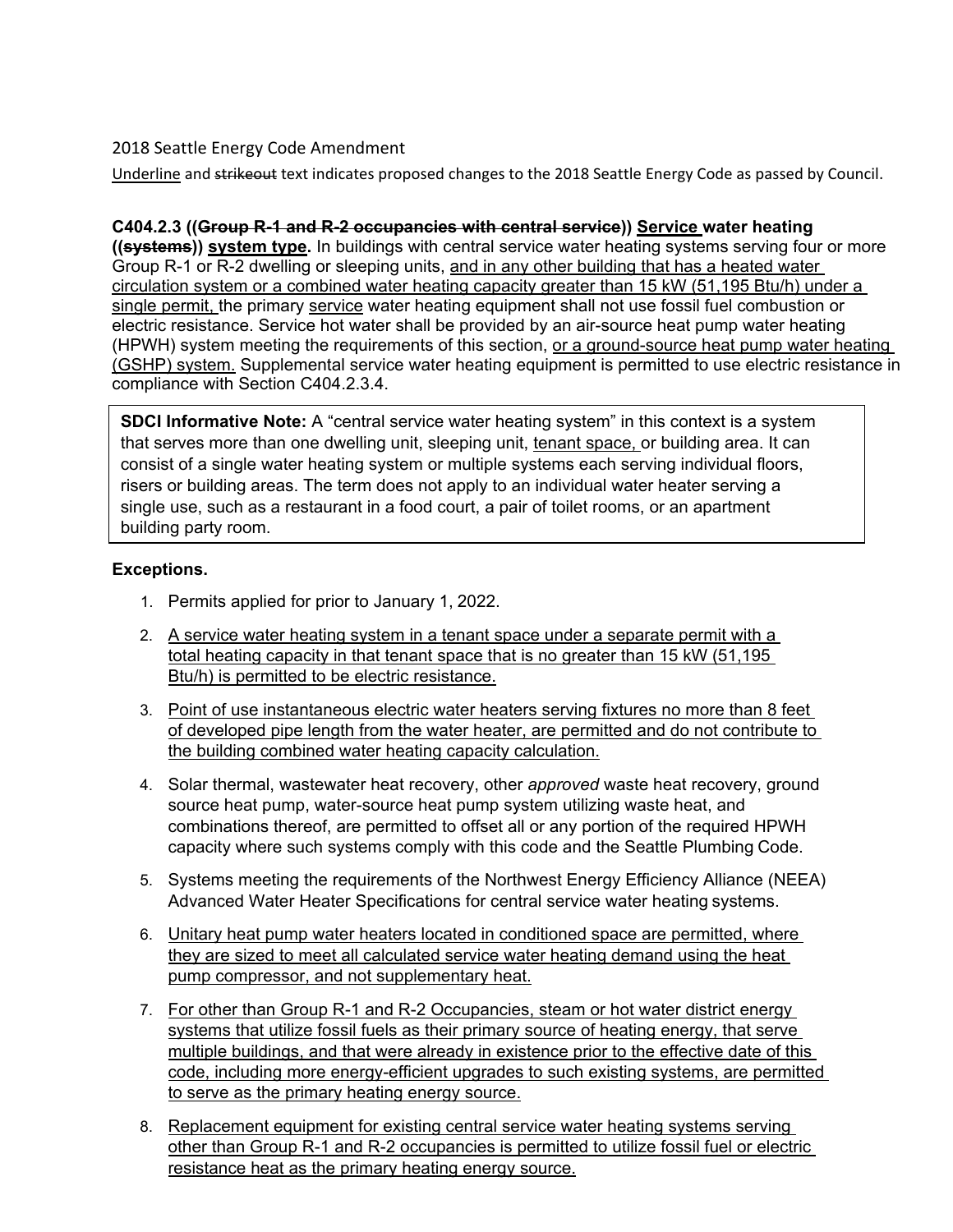9. Commercial dishwashers, commercial food service equipment, and other *approved* process equipment are permitted to utilize electric booster heaters for supply water temperatures 120°F or higher.

**C404.2.3.1 Primary heat pump system sizing.** The system shall include a primary service minimum output at 40°F dry bulb outdoor air temperature for air-source heat pumps, or 40°F ground temperature for ground-source heat pumps, that provides sufficient hot water for  $((R-4)$ and/or R-2 occupancy)) uses as calculated using the equipment manufacturer's selection criteria or another *approved* methodology. Air source heat pumps shall be sized to deliver no less than 50 percent of the calculated demand for hot water production during the peak demand period when entering air temperature is 24°F.

**Exception.** 50 percent sizing at 24°F is not required for heat pumps located in belowgrade enclosed parking structures or other ventilated and unconditioned spaces in which the ambient temperature is not anticipated to fall below 40°F at any time.

|                                                                                                                       | <b>Commercial Building Occupancy</b>              |                                                   |                                                                           |                |         |                                                 |
|-----------------------------------------------------------------------------------------------------------------------|---------------------------------------------------|---------------------------------------------------|---------------------------------------------------------------------------|----------------|---------|-------------------------------------------------|
| <b>Code Section</b>                                                                                                   | Group R-1                                         | Group R-2                                         | <b>Group B</b>                                                            | <b>Group E</b> | Group M | <b>All Other</b>                                |
|                                                                                                                       | <b>Additional Efficiency Credits</b>              |                                                   |                                                                           |                |         |                                                 |
| (remainder of<br>table unchanged)                                                                                     |                                                   |                                                   |                                                                           |                |         |                                                 |
| 8. High-efficiency service<br>water heating in accordance<br>with Sections C406.8.1 and<br>C406.8.2                   | 4.0<br>NA after<br>1/1/2022                       | 5.0<br>NA after<br>1/1/2022                       | ΝA                                                                        | <b>NA</b>      | NA.     | 8.0<br>NA after<br>1/1/2022                     |
| 9. High performance<br>service water heating in<br>((multi-family buildings in))<br>accordance with Section<br>C406.9 | 7.0 prior to<br>1/1/2022<br>5.0 after<br>1/1/2022 | 8.0 prior to<br>1/1/2022<br>5.0 after<br>1/1/2022 | NA prior to<br>1/1/2022<br>3.0 after<br>1/1/2022 <sup>e</sup><br>Lab only | <b>NA</b>      | NA.     | <b>NA</b><br>3.0 after<br>1/1/2022 <sup>f</sup> |

# **TABLE C406.1 EFFICIENCY PACKAGE**

### **CREDITS**

(footnotes a through d unchanged)

- e. In Group B occupancies, the high-performance service water heating credit applies only to research and production laboratory spaces, and adjacent circulation serving those laboratory spaces, but not to associated office or other space uses.
- f. Buildings, building additions, building areas, occupancy types, or tenant spaces with a service hot water load of 10 percent or more of total building energy loads, as demonstrated through an energy analysis complying with Section C407, or a minimum service water energy use of 15,000 Btu per square foot per year, as demonstrated through an alternate service hot water load calculation method approved by the code official, are permitted to apply this credit.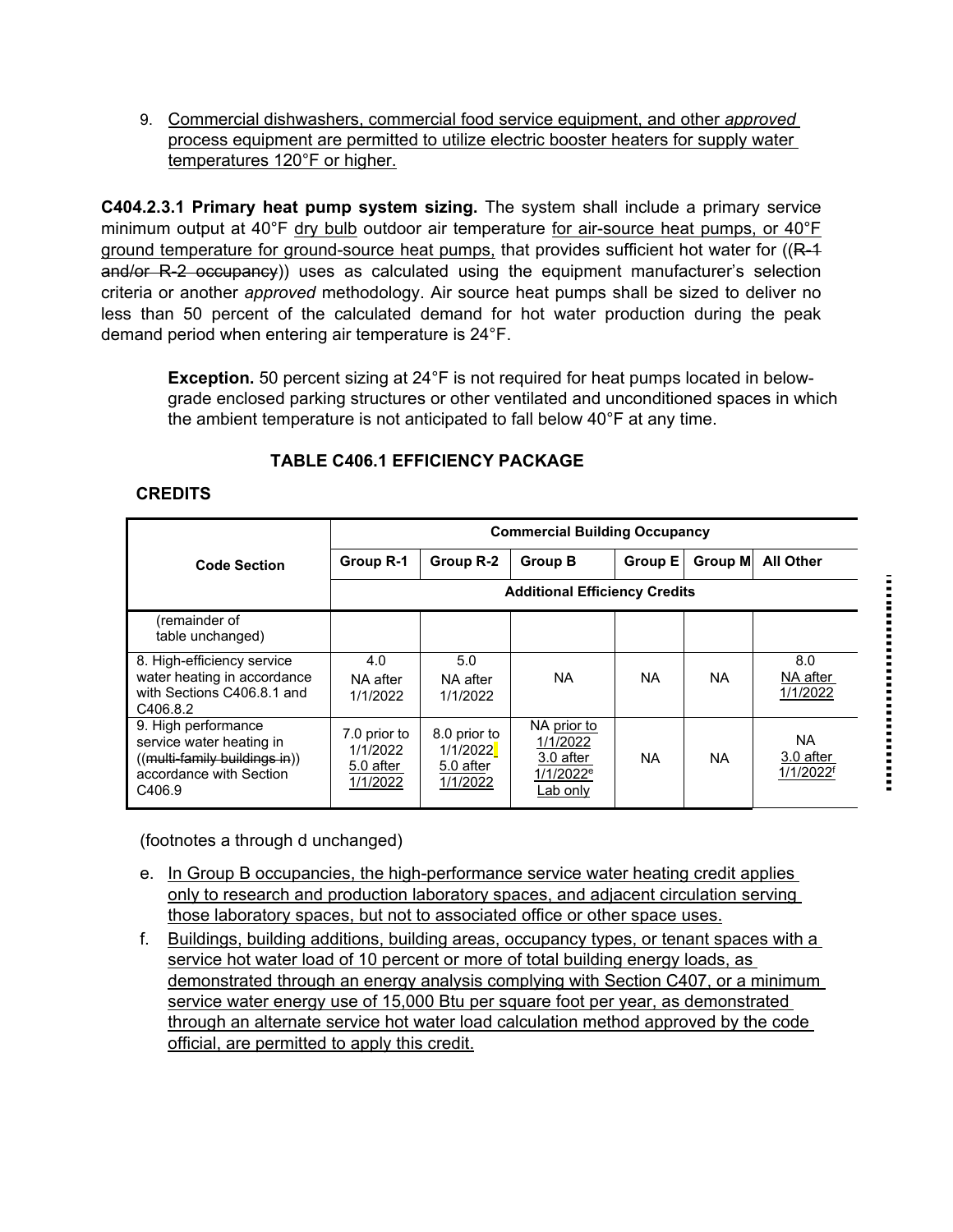**C406.8 Reduced energy use in service water heating.** Buildings with service hot water heating equipment that serves the whole building, building *addition* or tenant space shall comply with Sections C406.8.1 and C406.8.2. No service water heating systems incorporating fossil fuel-fired equipment, or heat from district energy systems that are primarily heated by fossil fuel combustion, are permitted to utilize this credit. After April 1, 2022, buildings subject to the requirements of Section C404.2.3 are not permitted to utilize this credit.

**C406.8.1 Building type.** Not less than 90 percent of the *conditioned floor area* of the whole building, building area, occupancy type, building *addition* or tenant space shall be of the following types:

- 1. Group R-1: Boarding houses, hotels or motels. (((Not applicable after  $1/1/2022$ )))
- 2. Group I-2: Hospitals, psychiatric hospitals and nursing homes.
- 3. Group A-2: Restaurants and banquet halls or buildings containing food preparation areas.
- 4. Group F: Laundries.
- 5. Group R-2. (((Not applicable after 1/1/2022)))
- 6. Group A-3: Health clubs and spas.
- 7. Buildings with a service hot water load of 10 percent or more of total building energy loads, as shown with an energy analysis as described in Section C407 or as shown through alternate service hot water load calculations showing a minimum service water energy use of 15 k/Btu per square foot per year, as *approved* by the building official.

**C404.2.1 High input-rated service water heating systems for other than Group R-1 and R-2 occupancies.** In new buildings where the combined input rating of the water-heating equipment serving other than Group R-1 and R-2 occupancies installed in a building is equal to or greater than 1,000,000 Btu/h (293 kW), the combined input-capacity-weighted-average efficiency of water-heating equipment shall be no less than the following for each water heating fuel source:

- 1. Electric: A rated COP of not less than 2.0. For air-source heat pump equipment, the COP rating will be reported at the design leaving heat pump water temperature with an entering air temperature of 60°F (15.6°C) or less.
- 2. Fossil Fuel: A rated  $E_t$  of not less than 90 percent as determined by the applicable test procedures in Table C404.2.

### **SDCI Informative Note. Section C404.2.1 will remain in force only until December 31, 2021.**

#### **Exceptions:**

1. Permits applied for on or after ((January)) April 1, 2022.